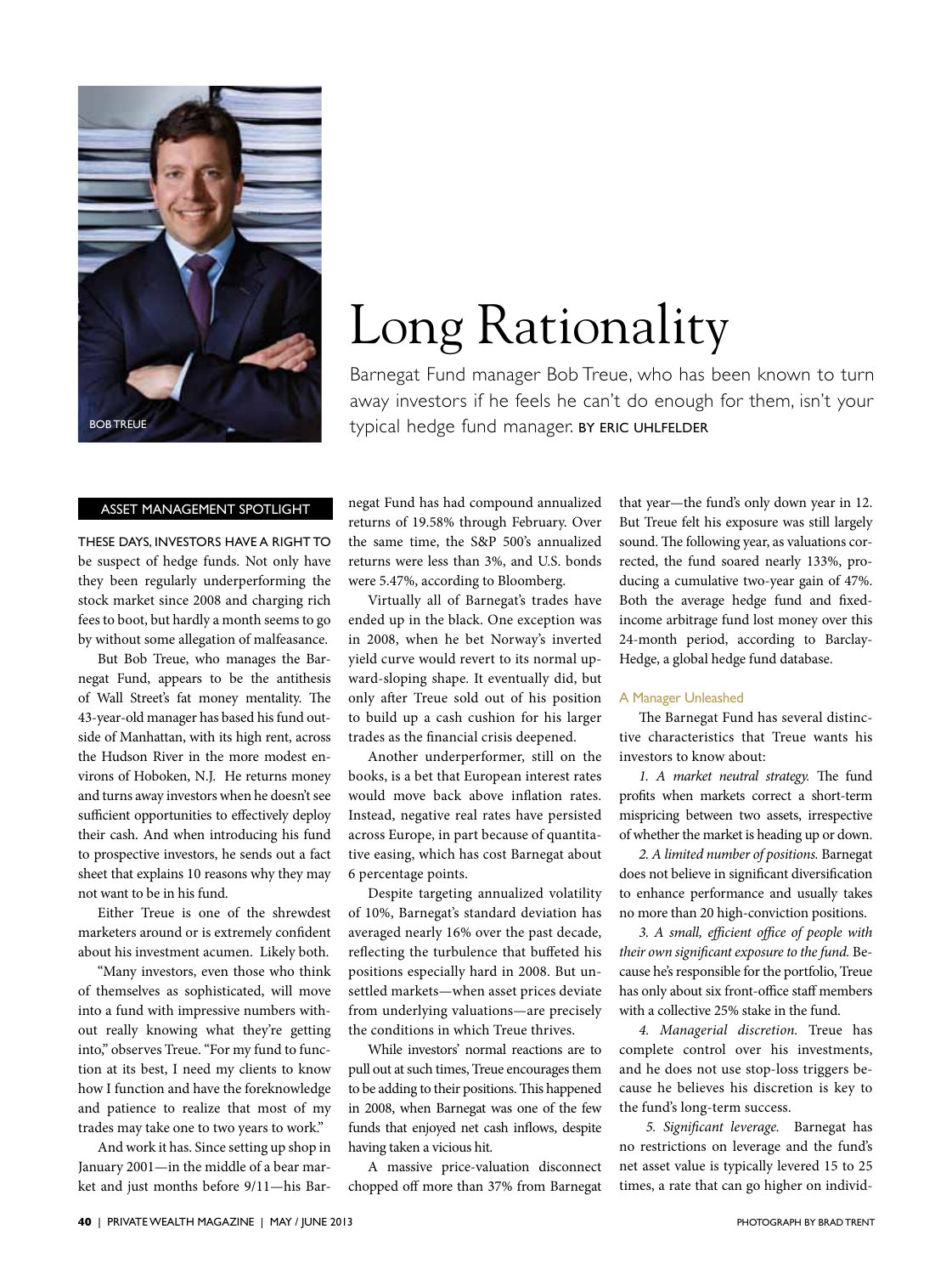ual positions. Keeping half its assets in cash and cash equivalents has enabled the fund to meet margin calls.

Barnegat seems to be a compelling example of what a hedge fund is supposed to be: a manager unleashed to find unique opportunities who can use the most appropriate investment vehicles to realize profits.

Because Treue doesn't operate an extravagant shop—he doesn't spend money on unnecessary perks, fancy office space or lavish investor functions—his fees are low. His annual management expense is half the 2% industry standard, and his performance fee—the amount managers' earn when funds exceed their high watermark—is 15% instead of the standard 20%. Treue has never suspended withdrawals and investors can pull out 25% of their investments with 30 days' notice and 100% with nine months'.

#### Pricing Opportunities

Barnegat's fixed-income, relative value strategy is based on identifying mispriced assets, which arguably could be easier to target than forward corporate growth or credit improvement. Leverage is applied to enhance returns.

The strategy was popular in the 1990s because managers had shown that certain typically correlated assets could temporarily decouple because of macro events or government action. Once such an opportunity is found, the manager can hedge key external risks, such as changing inflation, interest and foreign-exchange-rates. The risk that remains is that the spread between the two assets could widen rather than contract.

If that happens, a fund manager is then required to increase collateral to sustain positions that are moving against him. Otherwise, he's forced to liquidate and realize a loss, which leverage exaggerates. This is why the Wall Street gurus running Long-Term Capital Management (LTCM)—the hedge fund that went bust in 1998—couldn't meet its margin calls.

"It wasn't that the fund's investments were inherently flawed," explains Treue, who at the time was the head trader at Litchfield Capital Management in London—a relative value shop.

For example, months before the euro was launched, LTCM saw the gap that was forming between the value of the original constituent legacy currencies of the euro and the preset launch price of the euro itself at \$1.16. Conversion demand prior to the euro's launch in January 1999 was actually sending the value of the new common currency above \$1.18.

"The managers' two key problems," explains Treue, "was their timing was a bit off, as the spread continued to widen, and they had insufficient cash on hand to meet margin calls." The cash shortage was LTCM's Achilles' heel, says Treue. And it's the reason he keeps half his fund in unencumbered cash and equivalents, because, as Treue quips, "The market can stay irrational longer than you can stay solvent."

Triple-digit leverage and margin calls were a lethal combination for LTCM. While Barnegat is not levered to the same degree, its high leverage and its exclusive reliance on Treue for risk management should be primary investor concerns. However, the manager's investments, cash defenses and sense of risk has so far protected the fund from killer margin calls for more than a dozen years.

Moreover, Treue has benefited from the collapse of fixed-income relative value funds in the aftermath of LTCM's meltdown and, more recently, from the shuttering of many prop trading desks at banks that had been making such trades because of Dodd-Frank. With far less money pursuing this strategy, the price gaps that periodically form are taking longer to arbitrage away. Thus, there are more potential opportunities for the remaining practitioners of the strategy.

#### Long On TIPS

A clear example of what Treue looks for was provided by the Bank of England when, in early 2009, it embarked on quantitative easing to keep interest rates low and stimulate spending and growth. Unlike the U.S. Federal Reserve, the U.K. Central Bank announced its £197 billion (\$317 billion) pro-<br>**CONTINUED ON PAGE 51** 

gram would target bond (a.k.a., gilts) maturities, ranging from five to 25 years.

The resulting increase in demand for five-year gilts pushed down their yields to 2.8%. Meanwhile, with less capital chasing the four-year gilts, those yields remained steady around 3%.

Quantitative easing produced a kink in the British yield curve that Treue knew would eventually be smoothed over, most likely by the four-year gilt rising and the five-year gilt falling in price when intervention stopped.

He invested big—1.5 times the fund's NAV. Treue went long on the higher-yielding, shorter-term gilt and shorted the loweryielding, longer-term gilt. He then used currency options to hedge any negative foreign exchange effects on his dollar-based fund.

A year later in March 2010, the Central Bank halted quantitative easing and bond prices moved the way Treue had expected. The trade added 6% to the fund's performance.

The financial crisis fueled another opportunity involving the spread that developed between medium-term Treasurys and Treasury Inflation-Protected Securities (TIPS). As investors became increasingly nervous in early 2008, they poured into Treasurys, driving yields down on the six-year bond from a peak of more than 5% in mid-2007 to below 3% by the end of the first quarter of 2008.

Yields on the equivalent TIPS maturity had been moving in unison with nominal Treasury rates until the collapse of Lehman Brothers in September 2008. Lehman had relied extensively on TIPS for collateral in its repo trades. These positions were dumped on the market as creditors aggressively unwound the bank's assets, temporarily driving down their prices, especially those of six-year TIPS. Within two months of Lehman's bankruptcy, their yields had spiked about 5%—twice that of traditional six-year Treasurys.

Convinced that this discrepancy couldn't hold, Treue made his largest trade ever, investing four times his fund's NAV. He went long on TIPS, expecting their prices to recover, and shorted the Trea-